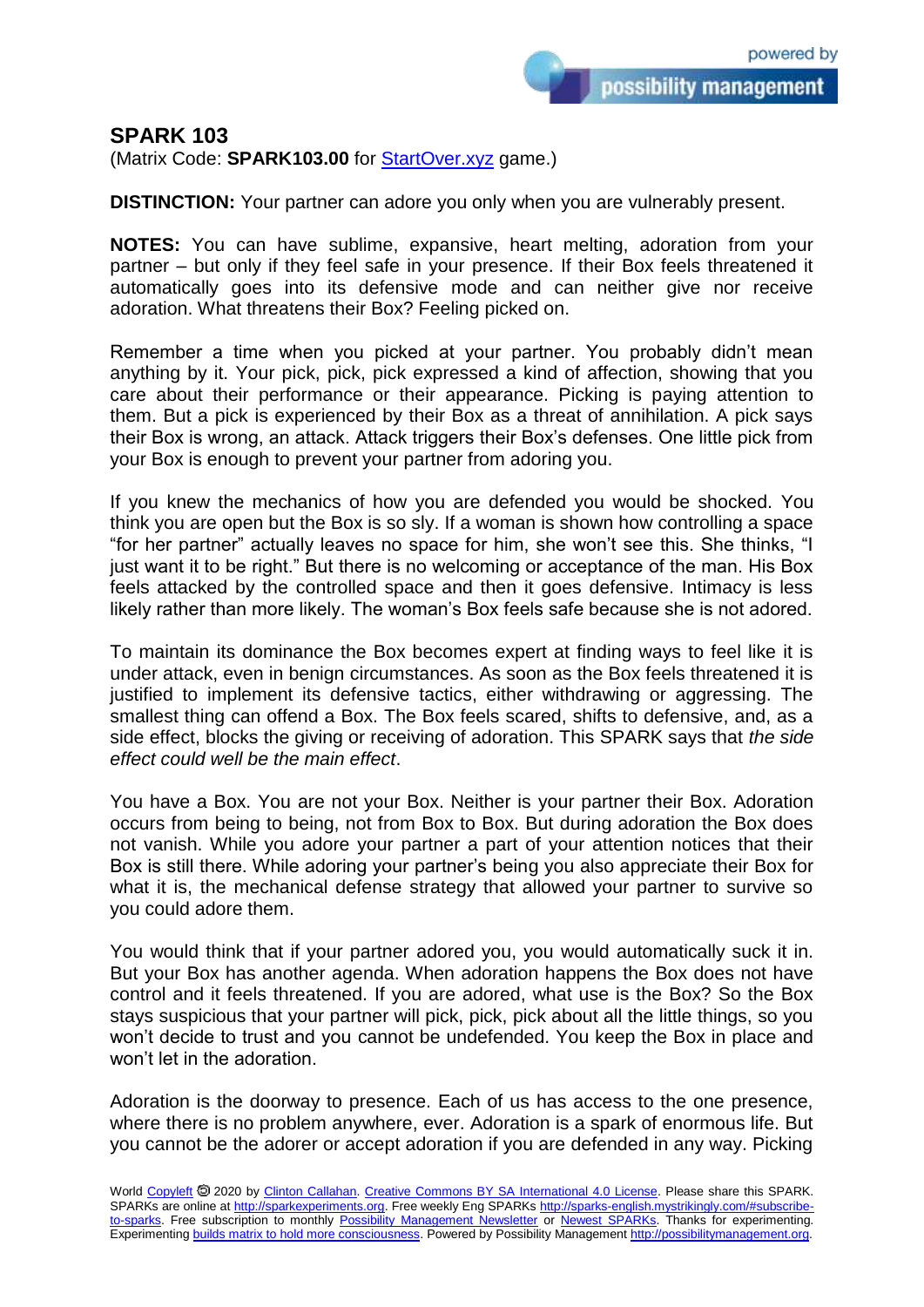on your partner ends the possibility of adoration, for you and for them. You can have adoration from your partner only when you are vulnerably present.

## **EXPERIMENTS:**

**SPARK103.01** Each application of this experiment includes two steps in quick succession. It is not about doing anything or trying to change anything. It is about observing what you are up to and why. First, what are you up to? Notice each time you "pick" on you partner. It could be anything: interrupting and correcting the facts during a story that they tell, redoing something "better" that they have already done well enough – for example, adjusting how they put the silverware on the table. Picking is demeaning any aspect of your partner's behavior, their decisions about how they dress, how long they sleep, how they spend their time or energy, how much money they make, their fingernail biting, nose picking, face scratching, hair twisting, misplacing their keys or glasses, farting, burping, anything. As soon as you notice that you have picked on someone, notice why. This is the second step. Why are you doing this? What is behind your attack? What moves you in that instant? What is your purpose?

Consider the idea that your purpose is to stimulate your partner's defensiveness so that they cannot adore you. Weigh this out. Could it be that your Box's fear of being replaced by presence puts your Box on the offensive? To pick on your partner so they pick on you so your Box can defend you and avoid being adored?

When your woman says she wants to talk, what she is asking for is your adoration. If after she has said what she wants to say you are still giving her total attention, then she feels safe. She feels adored. What spontaneously comes out of her then is adoration towards you. Will your Box let you do this?

When your man wants to tell you what he did today, he is asking you to adore him. If, after he tells you his accomplishments, you are still adoring him, then he realizes it is not the action you are adoring. It is him, previous to his actions. What spontaneously comes out of him then is adoration towards you. Will your Box let you do this?

In this experiment do not try to change anything. Do not try to improve  $-$  trying to improve is like trying to open a door downstairs when you are standing upstairs: ineffective. You must be where you are to have power. Being where you are starts with noticing. Whatever you notice, do not judge it. Do not ridicule your actions. Do not pick on yourself, because that is only more of the same picking. Accept what you notice as it is. Be clinically neutral about what you see. Have no opinion. Simply notice. See it over and over, as often as you do it.

Build your clear seeing of yourself, your neutral noticing of your Box's intentions. Notice what you are up to and why, and notice it again and again. It is the clear seeing, the ruthless self-observation, that can bring vulnerability back to you.

Through your vulnerability you can admit your own humanness, your own imperfections. Vulnerability is presence undefended by your Box. Vulnerability opens you to accepting being adored by your partner defenselessly. Your own vulnerability sources your natural adoration of your partner.